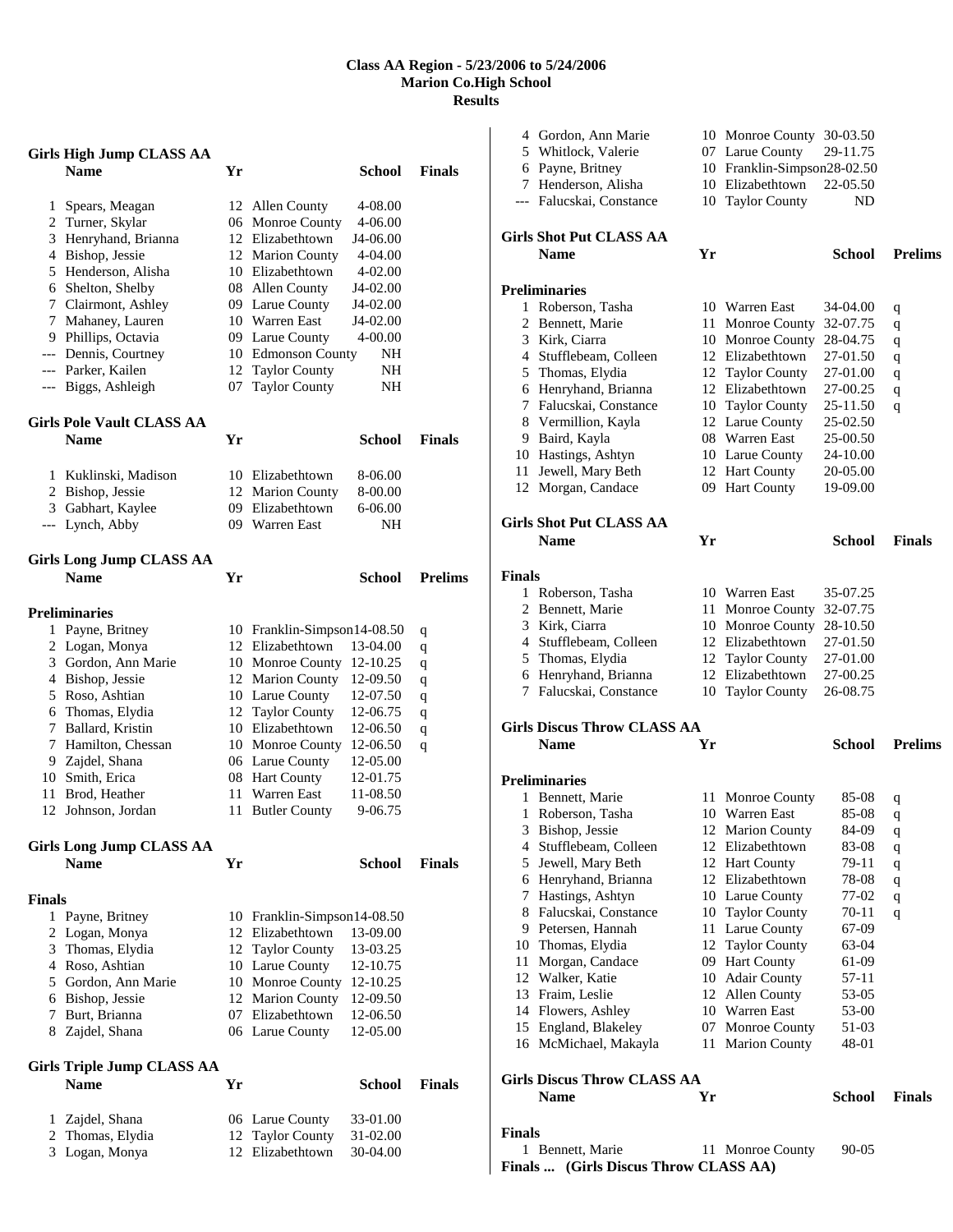### **Class AA Region - 5/23/2006 to 5/24/2006 Marion Co.High School Results**

|               | Name                            | Yr |                             | <b>School</b> | <b>Finals</b>  |
|---------------|---------------------------------|----|-----------------------------|---------------|----------------|
|               | 2 Roberson, Tasha               |    | 10 Warren East              | 88-00         |                |
|               | 3 Henryhand, Brianna            |    | 12 Elizabethtown            | J88-00        |                |
|               | 4 Stufflebeam, Colleen          |    | 12 Elizabethtown            | 86-03         |                |
|               | 5 Bishop, Jessie                |    | 12 Marion County            | 85-05         |                |
|               | 6 Jewell, Mary Beth             |    | 12 Hart County              | 84-03         |                |
|               | 7 Hastings, Ashtyn              |    | 10 Larue County             | 77-02         |                |
|               | 8 Falucskai, Constance          |    | 10 Taylor County            | 70-11         |                |
|               |                                 |    |                             |               |                |
|               | <b>Boys High Jump CLASS AA</b>  |    |                             |               |                |
|               | <b>Name</b>                     | Yr |                             | School        | <b>Finals</b>  |
|               | 1 LaPrade, Bennie               |    | 11 Elizabethtown            | 5-08.00       |                |
|               | 2 Kinslow, Jacob                |    | 09 Larue County             | J5-08.00      |                |
|               | 3 Ross, Nathan                  |    | 11 Butler County            | 5-04.00       |                |
|               | 4 Thomas, Chris                 |    | 09 Taylor County            | J5-04.00      |                |
|               | 5 Wilson, Xavier                |    | 09 Elizabethtown            | J5-04.00      |                |
|               | 6 Webb, Josh                    |    | 10 Edmonson County5-02.00   |               |                |
|               | 6 Benson, Chris                 |    | 12 Warren East              | 5-02.00       |                |
|               | 8 Kearney, Jordan               |    | 12 Taylor County            | J5-02.00      |                |
|               | 9 Barbour, Dustin               | 10 | Edmonson County5-00.00      |               |                |
|               | 10 Maurath, Derek               | 09 | <b>Adair County</b>         | J5-00.00      |                |
|               | 11 Wilson, Johnny               |    | 11 Larue County             | J5-00.00      |                |
|               | <b>Boys Pole Vault CLASS AA</b> |    |                             |               |                |
|               | <b>Name</b>                     | Yr |                             | School        | <b>Finals</b>  |
|               | 1 Huff, William                 | 11 | <b>Hart County</b>          | 9-00.00       |                |
|               | 2 Robertson, Matt               | 12 | Warren East                 | J9-00.00      |                |
|               | 3 Barnhill, Bryant              |    | 11 Larue County             | 8-00.00       |                |
|               | 4 Ruth, Tim                     |    | 12 Larue County             | J8-00.00      |                |
|               | 5 Larkin, Kyle                  | 11 | Elizabethtown               | 7-06.00       |                |
|               | 6 Jones, Ethan                  |    | 09 Elizabethtown            | J7-06.00      |                |
|               | <b>Boys Long Jump CLASS AA</b>  |    |                             |               |                |
|               | <b>Name</b>                     | Yr |                             | School        | <b>Prelims</b> |
|               | <b>Preliminaries</b>            |    |                             |               |                |
|               | 1 Thompson, Oba                 | 11 | <b>Adair County</b>         | 20-02.75      | q              |
|               | 2 Payne, Jerreece               |    | 10 Franklin-Simpson18-06.50 |               | q              |
|               | 3 Chirunga, Tobi                |    | 09 Larue County             | 18-06.25      | q              |
|               | 4 LaPrade, Bennie               |    | 11 Elizabethtown            | 17-09.00      | q              |
|               | 5 Walters, Nick                 |    | 09 Hart County              | 17-01.25      | q              |
|               | 6 Porter, William               |    | 09 Marion County            | 16-10.50      | $\mathbf q$    |
|               | 7 Brown, Joey                   |    | 08 Larue County             | 16-05.25      | q              |
|               | 8 Williams, Carl                |    | 12 Taylor County            | 15-03.25      | q              |
|               | 9 Pape, Stephen                 | 10 | <b>Butler County</b>        | 15-03.00      |                |
|               | 10 Ong, Hai                     | 11 | <b>Taylor County</b>        | 15-00.50      |                |
| 11            | Willer, Roman                   | 09 | Allen County                | 15-00.00      |                |
|               | 12 Rich, Ryan                   | 11 | Edmonson County14-11.75     |               |                |
|               | 13 Jacobs, Donathan             |    | 10 Edmonson County12-11.50  |               |                |
|               | 14 Shannon, Rodreece            |    | 09 Warren East              | 12-09.50      |                |
|               | 15 O'Daniel, Craig              | 07 | <b>Marion County</b>        | 11-01.00      |                |
|               | <b>Boys Long Jump CLASS AA</b>  |    |                             |               |                |
|               | <b>Name</b>                     | Yr |                             | <b>School</b> | <b>Finals</b>  |
| <b>Finals</b> |                                 |    |                             |               |                |
| $\mathbf{1}$  | Thompson, Oba                   | 11 | Adair County                | 20-09.25      |                |
| 2             | Payne, Jerreece                 |    | 10 Franklin-Simpson18-08.50 |               |                |
|               | 3 Chirunga, Tobi                |    | 09 Larue County             | 18-06.25      |                |

|               | 4 LaPrade, Bennie                            |     | 11 Elizabethtown            | 18-03.25      |                |
|---------------|----------------------------------------------|-----|-----------------------------|---------------|----------------|
|               | 5 Walters, Nick                              |     | 09 Hart County              | 17-08.75      |                |
|               | 6 Porter, William                            |     | 09 Marion County            | 16-10.50      |                |
|               | 7 Brown, Joey                                |     | 08 Larue County             | 16-05.25      |                |
|               | 8 Williams, Carl                             |     | 12 Taylor County            | 15-03.25      |                |
|               |                                              |     |                             |               |                |
|               | <b>Boys Triple Jump CLASS AA</b>             |     |                             |               |                |
|               | <b>Name</b>                                  | Yr  |                             | School        | <b>Prelims</b> |
|               | <b>Preliminaries</b>                         |     |                             |               |                |
|               | 1 Thompson, Oba                              |     | 11 Adair County             | 42-08.00      | q              |
|               | 2 Walters, Nick                              |     | 09 Hart County              | 38-07.00      | q              |
|               | 3 Chirunga, Tobi                             |     | 09 Larue County             | 37-11.00      | q              |
|               | 4 Humphress, Matt                            |     | 09 Taylor County            | 37-03.50      | q              |
|               | 5 Willis, Andrew                             |     | 09 Adair County             | 35-06.25      | q              |
|               | 6 Brown, Joey                                |     | 08 Larue County             | 35-01.00      | q              |
|               | 7 Wilson, Xavier                             |     | 09 Elizabethtown            | 34-09.75      | q              |
|               | 8 Benningfield, Justin                       |     | 07 Taylor County            | 34-01.00      |                |
|               | 9 Criag, Dennis                              |     | 10 Edmonson County33-10.75  |               |                |
|               | 10 Pape, Stephen                             |     | 10 Butler County            | 30-09.25      |                |
|               |                                              |     |                             |               |                |
|               | <b>Boys Triple Jump CLASS AA</b>             |     |                             |               |                |
|               | <b>Name</b>                                  | Yr  |                             | School        | <b>Finals</b>  |
|               |                                              |     |                             |               |                |
| <b>Finals</b> |                                              |     |                             |               |                |
| $\mathbf{1}$  | Thompson, Oba                                |     | 11 Adair County             | 42-08.00      |                |
|               | 2 Walters, Nick                              |     | 09 Hart County              | 38-07.00      |                |
|               | 3 Chirunga, Tobi                             |     | 09 Larue County             | 37-11.00      |                |
|               | 4 Humphress, Matt                            |     | 09 Taylor County            | 37-03.50      |                |
|               | 5 Willis, Andrew                             |     | 09 Adair County             | 35-06.25      |                |
|               | 6 Brown, Joey                                |     | 08 Larue County             | 35-01.00      |                |
|               | 7 Wilson, Xavier                             |     | 09 Elizabethtown            | 34-09.75      |                |
|               |                                              |     |                             |               |                |
|               |                                              |     |                             |               |                |
|               | <b>Boys Shot Put CLASS AA</b><br><b>Name</b> | Yr  |                             | School        | <b>Prelims</b> |
|               |                                              |     |                             |               |                |
|               | <b>Preliminaries</b>                         |     |                             |               |                |
|               | 1 Rosa, Richard                              |     | 12 Hart County              | 40-03.75      | q              |
|               | 2 Price, Michael                             |     | 12 Marion County            | 40-02.75      | q              |
|               | 3 O'Hare, Ryan                               | 11  | Marion County               | 38-04.50      | q              |
|               | 4 Jenkins, Wes                               |     | 10 Warren East              | 38-02.75      | q              |
| 5             | Goodrum, James                               |     | 12 Franklin-Simpson37-10.75 |               | q              |
|               | 6 Poynter, Aaron                             |     | 10 Hart County              | 37-03.50      | q              |
|               | 7 Keating, Tyler                             |     | 12 Monroe County 36-04.00   |               | q              |
|               | 8 Caudill, Steven                            |     | 08 Edmonson County35-10.50  |               | q              |
|               | 9 Moore, Wes                                 | 11  | <b>Adair County</b>         | 35-09.75      |                |
|               | 10 Carroll, Chad                             |     | 12 Edmonson County35-04.75  |               |                |
| 11            | Belcher, Nick                                | 11. | <b>Butler County</b>        | 35-04.25      |                |
|               | 12 Widener, Michael                          |     | 11 Larue County             | 35-02.00      |                |
| 13            | Hunt, Alex                                   | 11  | <b>Taylor County</b>        | 34-11.00      |                |
|               | 14 Scott, Clint                              | 12  | <b>Adair County</b>         | 34-00.50      |                |
|               | 15 Whitlow, DJ                               | 10  | Monroe County               | 31-10.00      |                |
|               | 16 Arterburn, Tyler                          |     | 09 Allen County             | 31-01.00      |                |
|               | 17 Taylor, John Ed                           |     | 10 Allen County             | 30-05.00      |                |
|               | 18 Duncan, Drey                              |     | 10 Elizabethtown            | 30-00.75      |                |
| 19            | Sztendera, Alex                              | 11  | <b>Taylor County</b>        | 29-06.50      |                |
|               | 20 Graves, Nick                              | 10  | <b>Adair County</b>         | 29-00.50      |                |
| 21            | Pinkham, Zack                                | 11- | Elizabethtown               | 29-00.00      |                |
|               |                                              |     |                             |               |                |
|               | <b>Boys Shot Put CLASS AA</b><br><b>Name</b> | Yr  |                             | <b>School</b> | <b>Finals</b>  |